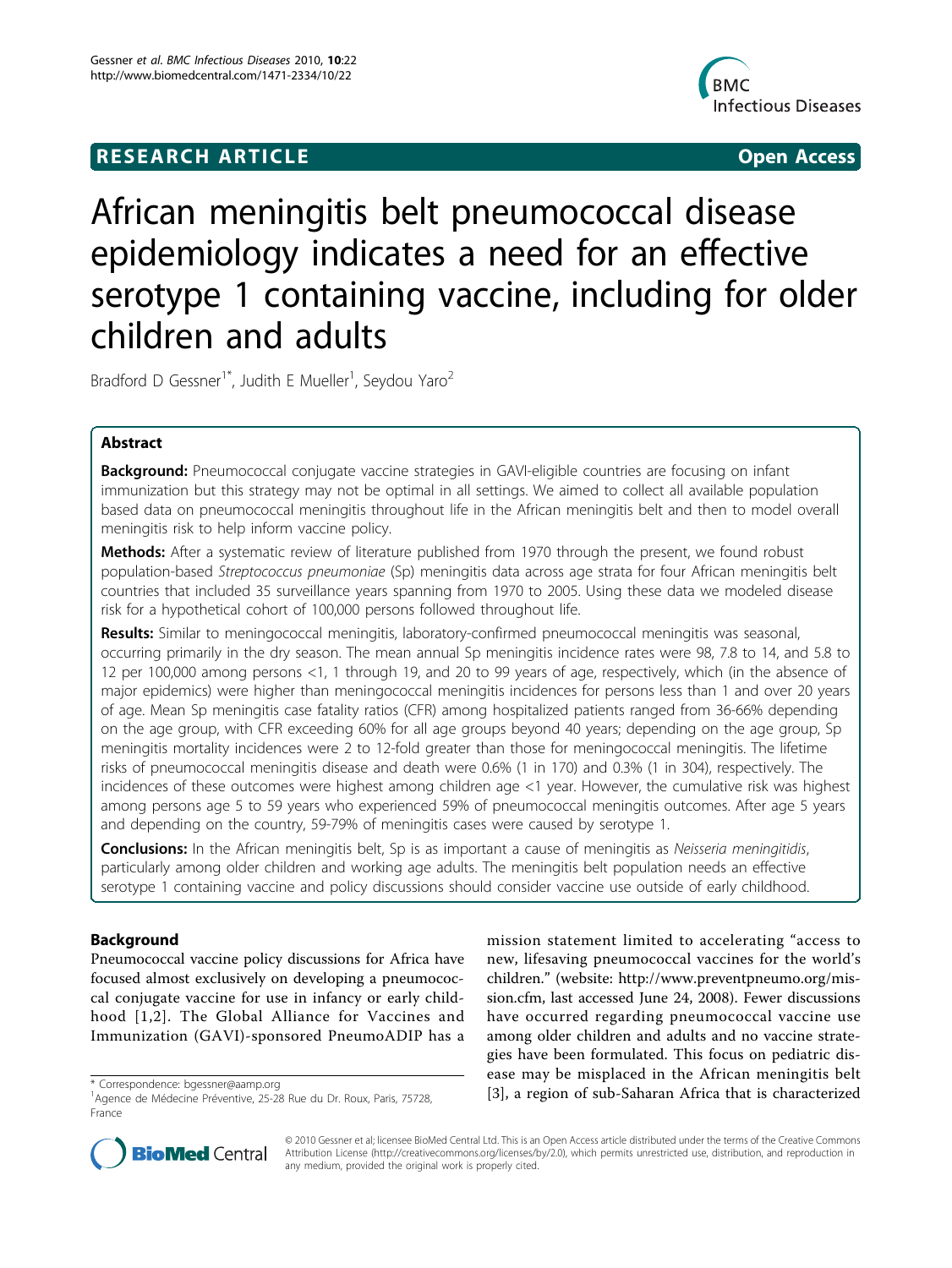by particularly high and seasonal incidences of bacterial meningitis and annual rainfall between 300 and 1100 mm. For example, data we collected from an exhaustive polymerase chain reaction-based surveillance system in and around Bobo-Dioulasso, Burkina Faso, during 2002- 7 suggest that high pneumococcal meningitis burden extends throughout life and is associated with a high case fatality ratio [[4-6](#page-8-0)]. The current report aims to summarize and model data on pneumococcal meningitis burden in the African meningitis belt and to discuss implications for vaccine policy.

## Methods

## Search criteria

We searched PubMed, CINAHL Plus, and the ISI Web of Knowledge (containing SCI-Expanded, SSCI, and A&HCI) databases and the references of retrieved articles. English and French language articles from 1970 to the present were included. A single author (BDG) performed all data abstraction and entered data into an Excel spreadsheet. No validity assessment of retrieved articles was performed.

## Article retrieval

The primary meningitis outcome was the Sp meningitis incidence by age group throughout life in the African meningitis belt. Step one of the search was designed to be sensitive in identifying potential articles. Consequently, search terms were non-specific and included "meningitis" in combination with one of the meningitis belt countries including (alphabetically) Burkina Faso, Chad, Ethiopia, The Gambia, Guinea, Guinea Bissau, Mali, Niger, Senegal, and Sudan plus the northern half of the Central African Republic, Cote d'Ivoire (and Ivory Coast), Ghana, Kenya, Nigeria, Togo, and Uganda. Articles that reported only meningococcal, Haemophilus influenzae type b (Hib), or epidemic meningitis in their title had their abstracts reviewed but then uniformly excluded as having no information on pneumococcal disease. This led to identification of 45 articles, including 12 from The Gambia, eight from Ethiopia, five each from Northern Nigeria and Senegal, three each from Mali, Niger and Burkina Faso, two from Cote d'Ivoire, and one each from Chad, northern Ghana, northern Togo, and northern Uganda.

Step two involved reviewing the retrieved articles to identify those that reported age-specific pneumococcal meningitis incidence throughout life. Only five articles were identified that provided this information and thus that were included in the evaluation [\[4,5](#page-8-0),[7-9\]](#page-8-0). Four of these articles [[4](#page-8-0),[5,8,9](#page-8-0)] were of approximately the same quality in that they determined incidence by conducting hospital and health center surveillance for cases and then divided by the estimated population of the area from which cases derived. In many settings in Africa, though, population estimates may not be accurate. Consequently, for these studies incidence rates should be considered rough approximations. The fifth article from Ghana [\[7](#page-8-0)] followed a defined population over time. All of the studies were used to estimate meningitis burden; the two studies from Burkina Faso [[4](#page-8-0),[5\]](#page-8-0) reported overlapping data from the same surveillance site and some of the same time periods and thus data were combined. Each of the articles reported surveillance that spanned all months of the year. However, we could not exclude the possibility that persons with meningitis symptoms were more likely to present or receive an evaluation (i.e., lumbar puncture and laboratory evaluation) during the epidemic meningitis season months.

Each of the articles reported surveillance that spanned all months of the year. However, we could not exclude the possibility that persons with meningitis symptoms were more likely to present to a health care facility and receive an evaluation during the epidemic meningitis season. This could have led to an underestimation of pneumococcal meningitis incidence, including by serotype if some serotypes occurred preferentially during particular seasons. This could have been assessed in part by evaluating seasonality by age and serotype but none of the studies reported this information. The similar magnitude of increase of meningococcal and pneumococcal meningitis during the meningitis season and the known seasonality of meningococcal meningitis suggest that this issue did not affect results to a large degree.

## Model structure

Besides reporting the results from individual studies, we estimated the lifetime risk of pneumococcal disease outcomes. First, an average age-specific annual meningitis incidence rate - weighted for the size of the population under surveillance - was calculated for the four included meningitis belt countries. Annual meningitis mortality incidence rates were calculated as the weighted average of the case fatality ratios multiplied by the annual meningitis incidence rates within each age category. To calculate lifetime meningitis risk, age-specific pneumococcal meningitis and meningitis mortality incidence rates were applied to a hypothetical population of 100,000 persons followed from birth until the 100<sup>th</sup> birthday (by which point all persons were assumed to have died). Data are presented by age group through age 99 years. Not all studies reported age groups at the same level of detail; where data were missing, the incidence rate for the closest available older age group was used. Because data were sparse particularly for older ages, for all outcomes identical values were used from age 60 through 99 years. Ghana did not report age-specific case fatality ratios and thus was not included in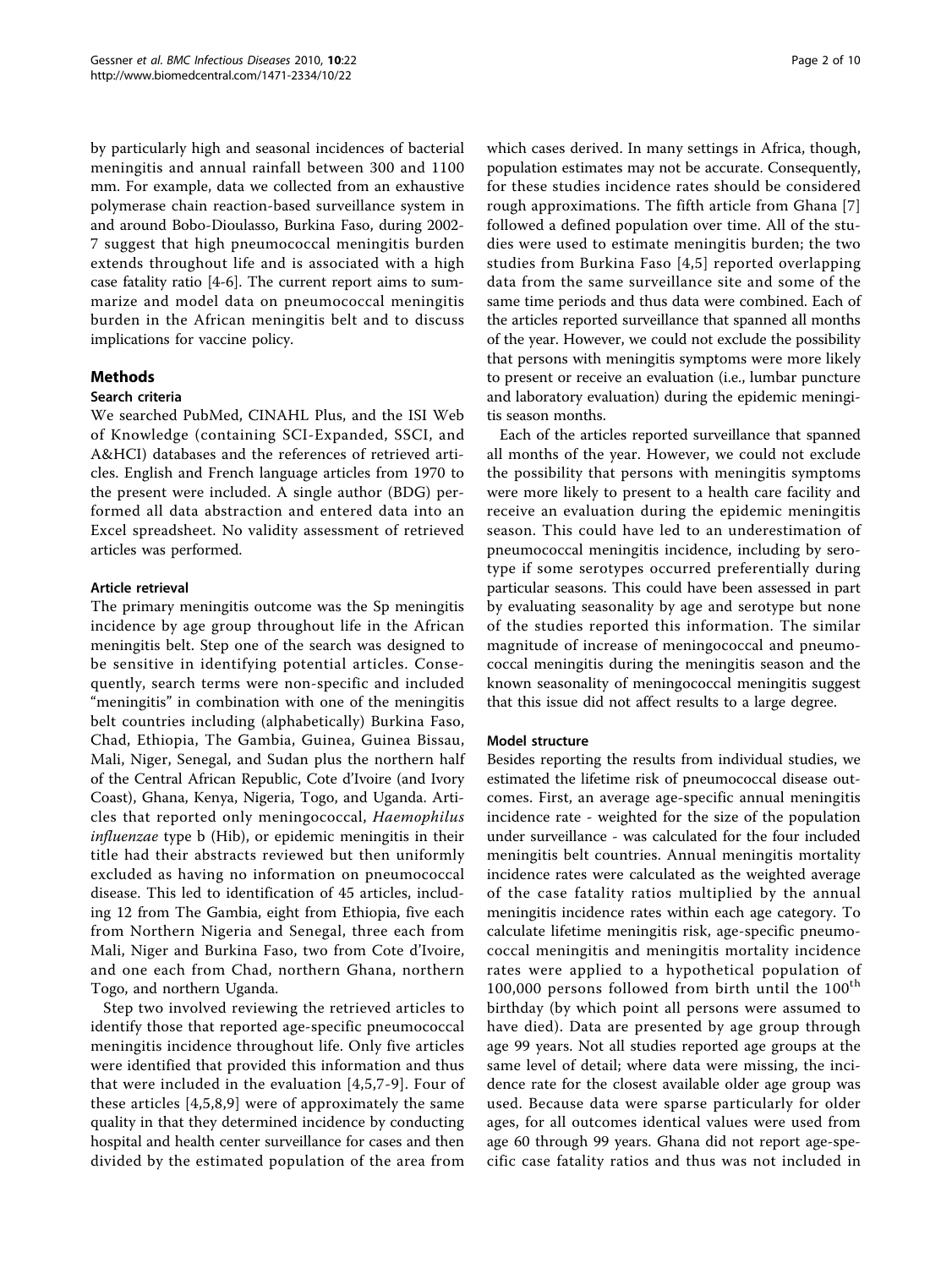estimation of pneumococcal meningitis mortality incidence rates. All estimates were adjusted for all-cause mortality from all causes based on life tables for the four study countries (website: [http://www.who.int/who](http://www.who.int/whosis/database/life_tables/life_tables.cfm)[sis/database/life\\_tables/life\\_tables.cfm](http://www.who.int/whosis/database/life_tables/life_tables.cfm), last accessed July 2, 2008). This adjustment thus accounts for the relatively low life expectancies found in the analyzed countries.

The four study countries reported meningitis incidence rates only among persons who presented to a hospital or health center and who had a diagnostic workup that led to documentation of meningitis. However, an unknown number of persons have undocumented meningitis because of failure to present, pretreatment with antibiotics, lack of lumbar puncture, or problems with specimen transport or storage. Anecdotal reports from our surveillance site in Burkina Faso and our experience in Senegal, Mali, Togo, and Niger suggest awareness of meningitis and care seeking are relatively high, but the contribution of other factors remains unknown. For example, during the dry epidemic meningitis season months, treatment may be presumptive based on clinical symptoms or documentation of purulent cerebrospinal fluid without confirmation of etiology. Manuscripts included in the current analysis do not indicate any attempts by the study teams to increase access to care or increase the percent of cases with etiological confirmation (indeed, the Niger and Senegal studies were retrospective). However, because

| Table 1 Characteristics of evaluated countries |  |
|------------------------------------------------|--|
|------------------------------------------------|--|

data from the meningitis belt on the effect of the factors discussed above do not exist, we did not make an attempt to model the burden of undocumented cases.

The African meningitis belt traditionally has been considered to have abnormally high meningococcal but not necessarily pneumococcal - disease burden [[3](#page-8-0)]. As a point of comparison, we present data on meningococcal meningitis disease incidence and mortality rates. Niger [[8\]](#page-8-0) and Senegal [[9\]](#page-8-0) reported these data in the same manuscript while Burkina Faso reported data from the same time period and surveillance site in a separate manuscript [\[10\]](#page-8-0). Comparison data were not available for Ghana.

## Results

The four countries reporting meningitis incidence rates throughout life included two major metropolitan areas plus rural areas, involved in aggregate 36 years of follow-up, spanned from 1970 to 2005, and identified 2,242 persons with pneumococcal meningitis (Table 1). At all four sites, pneumococcal meningitis was seasonal with the highest number of cases during the dry season (i.e., the epidemic meningitis season). For three sites, pneumococcal meningitis was highly seasonal with case identification decreasing to near zero during other months. Three studies reported serotype results and among those at least 5 years of age (or 2 years for Senegal) serotype 1 contributed at least 60% of cases for all three sites (Table [2\)](#page-3-0).

| Characteristic                                                                          | Burkina Faso*                      | Senegal*               | Niger*                              | Ghana*                        |
|-----------------------------------------------------------------------------------------|------------------------------------|------------------------|-------------------------------------|-------------------------------|
| Surveillance design                                                                     | Prospective                        | Retrospective          | Retrospective                       | Prospective                   |
| Geographic extent                                                                       | Three districts                    | Dakar                  | Niamey                              | Northern area                 |
| Surveillance population                                                                 | 880,000                            | 950,000                | 550,000                             | 140,000                       |
| Rural/Urban                                                                             | <b>Both</b>                        | Urban                  | Urban                               | Rural                         |
| Study years                                                                             | 2002-2005                          | 1970-1979              | 1981-1996                           | 1998-2003                     |
| Microbiological methods                                                                 | Culture, antigen<br>detection, PCR | Culture                | Culture, antigen<br>detection       | Culture, antigen<br>detection |
| Number of confirmed pneumococcal meningitis cases                                       | 249                                | 983                    | 934                                 | 76                            |
| Percent of cases occurring during dry/epidemic season<br>months of Dec-Apr <sup>T</sup> | 75%                                | 49%                    | 63%                                 | 69%                           |
| Two months with peak number of cases (percent of total) <sup>†</sup>                    | Jan-Feb (38%)                      | Feb-Mar (21%)          | Feb-Mar (31%)                       | Dec-Jan (35%)                 |
| Relation of pneumococcal to meningococcal seasonal peak Similar                         |                                    | 2 months in<br>advance | 1 month in advance 1 to 2 months in | advance                       |
| 13-valent conjugate vaccine coverage of isolated serotypes                              |                                    |                        |                                     |                               |
| Age $<$ 5 years                                                                         | 67%                                | 78% (age<2 yrs)        | No serotype data                    | 100%                          |
| Age 5+ years                                                                            | 77%                                | 94% (age 2+<br>yrs)    | No serotype data                    | 98%                           |
| Reference                                                                               | 4,5                                | 9                      | 8                                   | 7                             |

\* Human immunodeficiency virus prevalence in pregnant women age 15-24 years in capital city: Burkina Faso 2.3% (2002), Ghana 3.9% (2003), Senegal 1.1% (2003). Adult HIV prevalence in Niger was 1.2% (2003). Website: [http://www.unicef.org/publications/files/SOWC\\_2005\\_\(English\).pdf,](http://www.biomedcentral.com/1471-2334/10/22) last accessed October 2, 2008. † In all studies cases per month were estimated from Figures as specific data were not presented.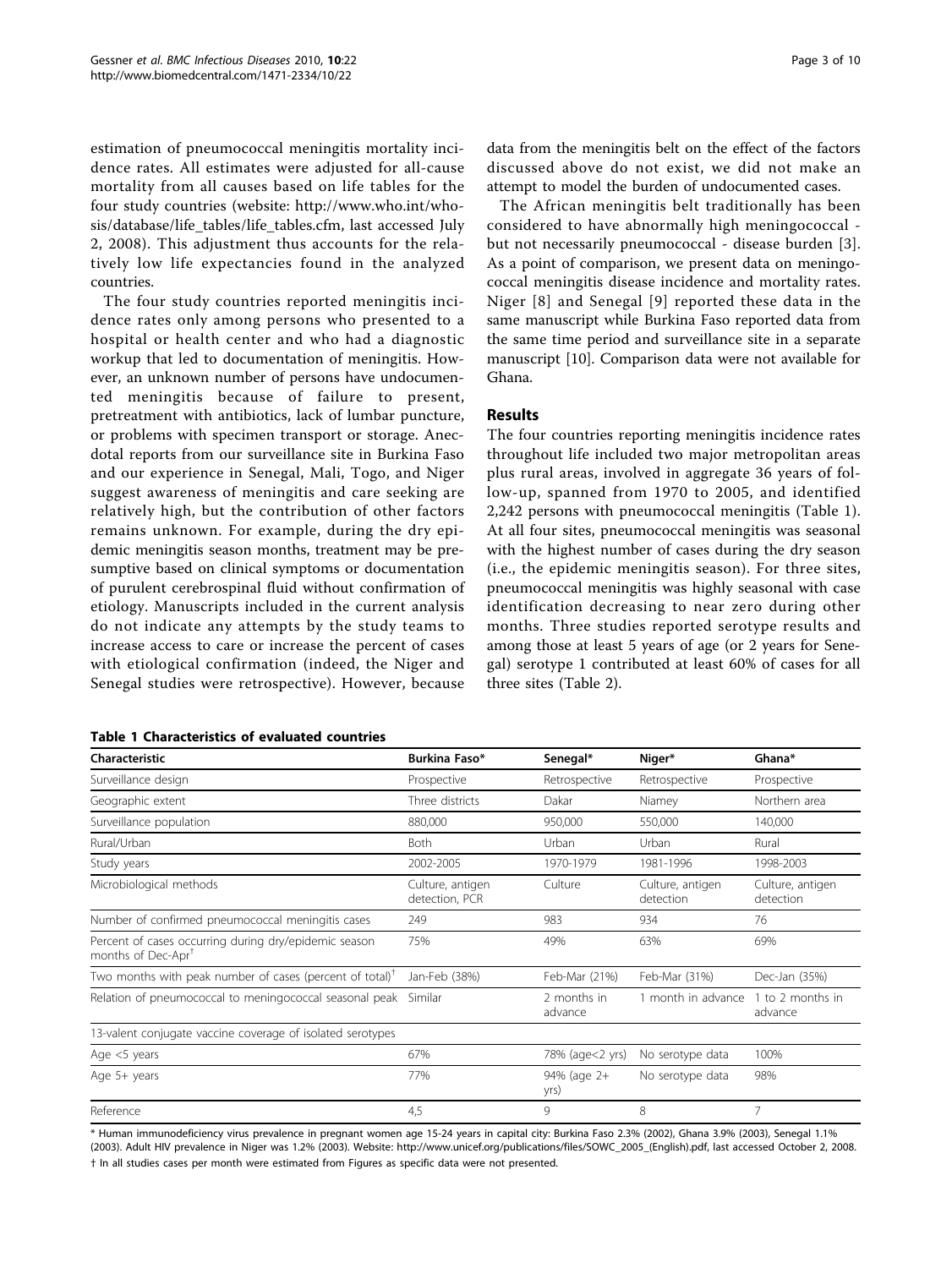| Serotype       | <b>Burkina Faso</b> |                 | Senegal            |                   | Ghana              |                 |
|----------------|---------------------|-----------------|--------------------|-------------------|--------------------|-----------------|
|                | Age $<$<br>5 years  | Age<br>5+ years | Age $<$<br>2 years | Age<br>$2+$ years | Age $<$<br>5 years | Age<br>5+ years |
| $\mathbf{1}$   | 3 (17%)             | 18 (60%)        | 10 (9%)            | 90 (63%)          | 2 (33%)            | 51 (80%)        |
| $\overline{2}$ | 3 (17%)             |                 | 15 (14%)           | 3(2%)             |                    |                 |
| 3              |                     |                 | 6 (5%)             | 8 (6%)            | 2(33%)             | 2(3%)           |
| 5              | 3 (17%)             |                 | 23 (21%)           | 8 (6%)            |                    |                 |
| 6A             | 5 (28%)             |                 | 14 (13%)*          | 13 (9%)*          |                    | 1(2%)           |
| 6B             | 1(6%)               |                 |                    |                   |                    |                 |
| 7/7F           |                     | 1(3%)           |                    |                   |                    | 1(2%)           |
| 8              |                     |                 |                    |                   |                    | 4 (6%)          |
| $\mathsf g$    |                     |                 | 6 (5%)             | 2(1%)             |                    |                 |
| 10/10F         | 1(6%)               |                 |                    |                   |                    | 1(2%)           |
| 12A            |                     | 1(3%)           | $9(8%)*$           | $6(4%)$ *         |                    |                 |
| 12B            |                     | 1(3%)           |                    |                   |                    |                 |
| 12F            |                     |                 |                    |                   |                    | 2(3%)           |
| 14             |                     | 2(7%)           | 5 (5%)             | 2 (1%)            | 2 (33%)            | 1(2%)           |
| $18\,$         |                     |                 | 4(4%)              | 2(1%)             |                    |                 |
| 19A            |                     | 1(3%)           | 4 $(4\%)^*$        | 4 $(3%)^*$        |                    |                 |
| 19F            |                     | 1(3%)           |                    |                   |                    |                 |
| 21             | 1(6%)               |                 |                    |                   |                    |                 |
| 23             |                     |                 | 14 (13%)           | 5 (3%)            |                    |                 |
| 24A            | 1(6%)               |                 |                    |                   |                    |                 |
| 25A            |                     | 2(7%)           |                    |                   |                    |                 |
| 25F            |                     | 2(7%)           |                    |                   |                    |                 |
| 38             |                     |                 |                    |                   |                    | 1(2%)           |
| $\mathsf{NT}$  |                     | 1(3%)           |                    |                   |                    |                 |
| Total          | 18 (100%)           | 30 (100%)       | 110 (100%)         | 143               | 6 (100%)           | 64 (100%)       |

<span id="page-3-0"></span>Table 2 Serogroup/type distribution by age group and country

\* These cells present summary data on serogroups 6, 12, and 19 as serotype specific data were not available

Age-specific annual laboratory-confirmed pneumococcal meningitis incidence rates were highest among infants (Table [3\)](#page-4-0). Children age 12 to 23 months also may have been at increased risk but only one study reported results specifically for this age group. Following the first two years of life, and at all four study sites, agespecific annual pneumococcal meningitis incidence were consistent and high for all age groups, with weighted means ranging from 6 to 14 per 100,000 per year. Niger, Burkina Faso, and Senegal also reported - from the same study site and period - data for meningitis due to Neisseria meningitidis, the etiology typically associated with the African meningitis belt; however, none of the studies included data from years during which major meningococcal meningitis epidemics occurred. Compared to endemic meningococcal meningitis, pneumococcal meningitis incidence rates were higher in infancy, similar in early childhood, lower in later childhood, similar in young adulthood and then substantially higher from age 30 years on. Pneumococcal case fatality ratios were reported by age group for three sites and were uniformly high, ranging from 36% to 66% (Table [4](#page-4-0)); the fourth country (Ghana) reported an overall pneumococcal meningitis case fatality ratio of 44%. Compared to meningococcal meningitis, pneumococcal case fatality ratios were higher for all age groups and annual mortality incidence rates were higher by a factor of 2 to 18.

The overall estimated lifetime risk of laboratory-confirmed pneumococcal meningitis was 0.6% (1 in 170 persons) and for laboratory-confirmed pneumococcal meningitis death was 0.3% (1 in 304 persons). Infants age <1 year (i.e., the age group targeted by pneumococcal conjugate vaccine childhood immunization programs) experienced 17% of cases and 16% of deaths, while children age less than 5 years experienced 25% of cases and 24% of deaths. Persons age 60 years or more (i.e., one target age group for pneumococcal polysaccharide vaccine) experienced 16% of cases and 19% of deaths. By contrast, persons age 5 to 59 years of age,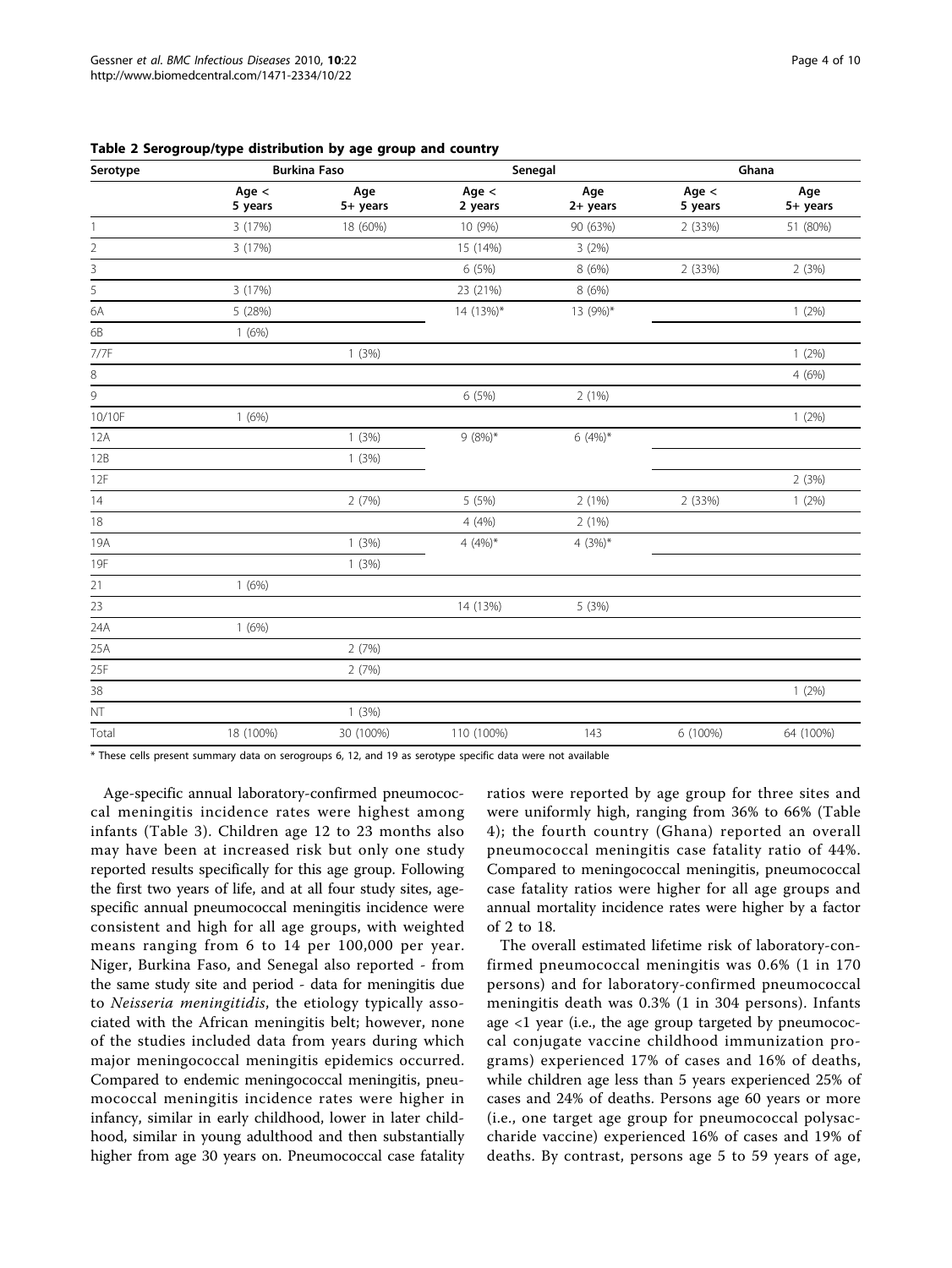| Age (yrs)  | <b>Burkina Faso</b> | Senegal | Ghana* | Niger* | Mean <sup>+</sup> for Sp | Mean <sup>+</sup> for Nm <sup>+</sup> |
|------------|---------------------|---------|--------|--------|--------------------------|---------------------------------------|
| <1         | 77                  | 95      | 42     | 150    | 98                       | 24                                    |
| $1$ to $4$ | 14                  | 17      | 19     | 10     | 14                       | 20                                    |
| 5 to 9     | 13                  | 4.5     | 25     | 6.4    | 9.1                      | 19                                    |
| 10 to 14   | 10 <sup>°</sup>     | 3.7     |        | 6.9    | 7.8                      | 17                                    |
| 15 to 19   | 1                   | 2.4     | 20     | 9      | 7.8                      | 11                                    |
| 20 to 29   | 6.1                 | 4.0     |        | 4.7    | 5.8                      | 5.0                                   |
| 30 to 39   | 14.1                | 5.2     | 18     | 3.2    | 8.6                      | 3.3                                   |
| 40 to 49   | 19.1                | 7.8     |        | 7.9    | 12                       | 2.8                                   |
| 50 to 59   | 8.0                 | 11      |        |        | 9.7                      | 3.3                                   |
| $60+$      | 8.1                 | 15      | 25     |        | 10                       | 2.8                                   |

<span id="page-4-0"></span>Table 3 Streptococcus pneumoniae (Sp) meningitis incidence rates (per 100,000 per year) by age group and country [\[4](#page-8-0),[5,7-9\]](#page-8-0); Neisseria meningitidis meningitis incidences were available from Burkina Faso, Senegal, and Niger and summary means are presented for comparison

\*Not all studies reported age groups at the detail shown in column 1. The incidences in Ghana for persons age 5 to 19, 15 to 29, and 30 to 59 years and in Niger for persons 40+ years were 25, 20, 18, and 7.9 per 100,000 persons per year, respectively.

† Weighted mean based on population under surveillance. Where data were not available from a study site for a specific age group, the next oldest age group was used in the calculation of the weighted mean.

‡ Nm = Neisseria meningitidis. For comparison, data on Nm are presented for the same surveillance periods and sites except for Ghana, which did not report these data.

Table 4 Streptococcus pneumoniae (Sp) meningitis case fatality ratios by age group and country [\[4,5,7-9](#page-8-0)]; Neisseria meningitidis meningitis case fatality ratios were available from Burkina Faso, Senegal, and Niger and summary means are presented for comparison

| Age (yrs)  | Burkina Faso* | Senegal | Niger* | Ghana* | Mean <sup>†</sup> Sp CFR<br>$(mortality)^*$ | Mean <sup>†</sup> $Nm^*$<br>CFR (mortality <sup>9</sup> ) |
|------------|---------------|---------|--------|--------|---------------------------------------------|-----------------------------------------------------------|
| <1         | 52%           | 55%     | 58%    | 44%    | 53% (53)                                    | 12% (2.9)                                                 |
| $1$ to $4$ | 50%           | 50%     | 57%    |        | 52% (7.4)                                   | 17% (3.3)                                                 |
| 5 to 9     | 45%           | 48%     | 16%    |        | 36% (3.6)                                   | 10% (1.8)                                                 |
| 10 to 14   |               | 50%     | 35%    |        | 43% (3.5)                                   | 10% (1.7)                                                 |
| 15 to 19   | 44%           | 35%     | 62%    |        | 47% (3.5)                                   | $9\%$ (1.0)                                               |
| 20 to 29   |               | 60%     | 58%    |        | 54% (3.1)                                   | 16% (0.8)                                                 |
| 30 to 39   |               | 70%     | 20%    |        | 45% (4.2)                                   | 24% (0.8)                                                 |
| 40 to 49   |               | 85%     | 60%    |        | 63% (7.9)                                   | 21% (0.6)                                                 |
| 50 to 59   |               | 78%     |        |        | 61% (5.9)                                   | 43% (1.4)                                                 |
| $60+$      |               | 93%     |        |        | 66% (6.7)                                   | 43% (1.2)                                                 |

\*Not all studies reported age groups at the detail shown in column 1. The CFRs in Burkina Faso for persons age 5 to 14 and 15+ years, in Niger for persons 40+ years, and in Ghana for all ages combined were 45%, 44%, 60%, and 44%, respectively.

† Weighted mean based on population under surveillance; Ghana was not included in the weighted means. Where data were not available from a study site for a specific age group, the next oldest age group was used in the calculation of the weighted mean.

‡ Nm = Neisseria meningitidis. For comparison, data on Nm are presented for the same surveillance periods and sites except for Ghana, which did not report these data

§ Mortality rate per 100,000 per year, based on the product of the meningitis incidence rate and the case fatality ratio.

who usually are not targeted by vaccination programs, experienced 59% of cases and 57% of deaths.

The cumulative risk of pneumococcal meningitis and meningitis death increased at a relatively constant rate after age 5 years (Figure [1](#page-5-0)). The number of new cases decreased among older persons despite a modest increase in incidence rates because fewer and fewer people remained alive to experience outcomes. The total number of outcomes was greatest during the first year of life (Table [5\)](#page-5-0). Nevertheless, the number of new cases occurring during each age decade after 20 years was comparable to that during infancy and up to three times greater than that during the age category of 1-9 years.

## **Discussion**

## **Meningitis**

The current analysis showed that for at least the last 35 years, and based on approximately 35 years of surveillance occurring in four countries, pneumococcal meningitis in the meningitis belt has caused a high burden of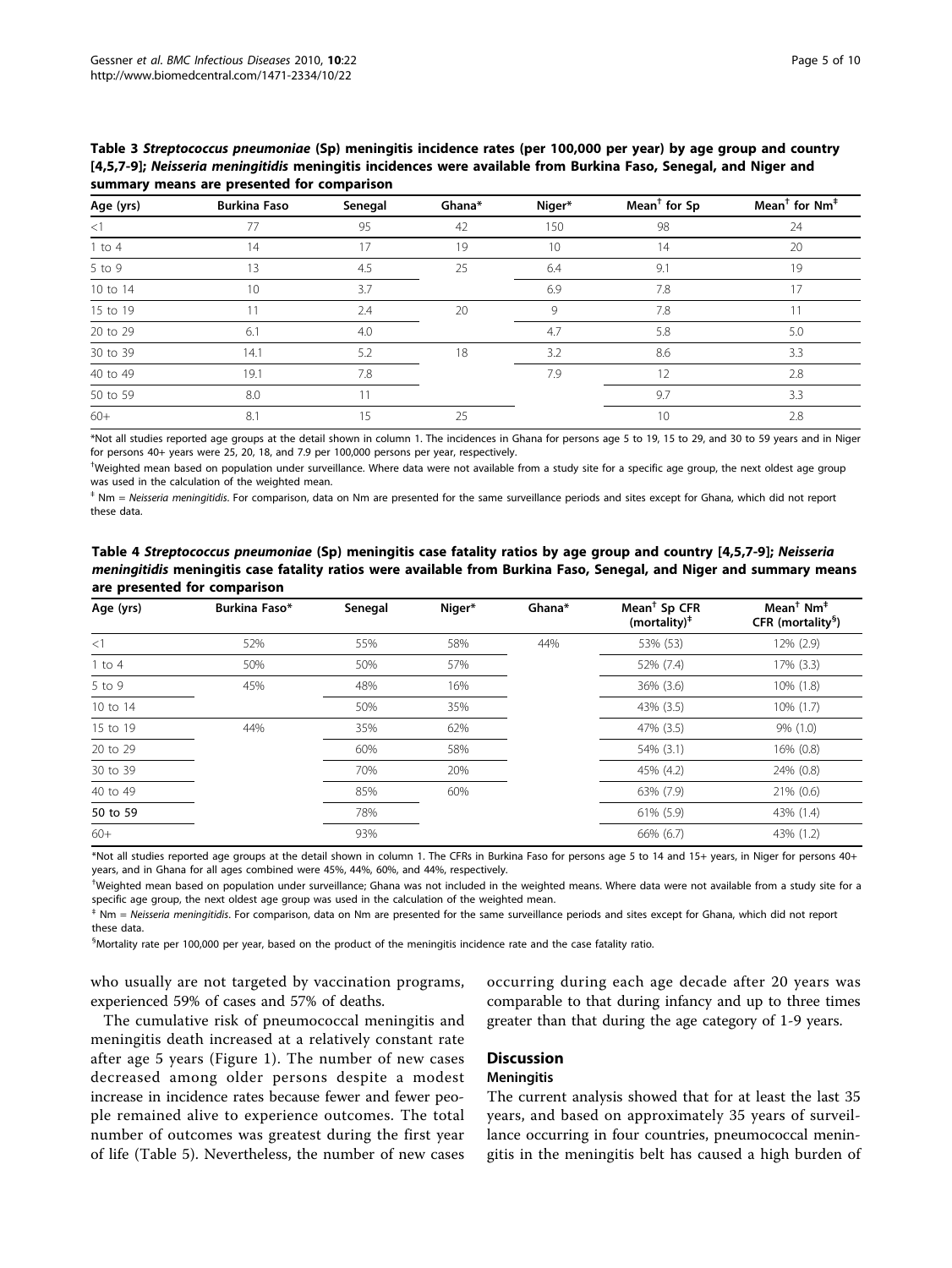<span id="page-5-0"></span>

Table 5 Estimates of laboratory-confirmed Streptococcus pneumoniae (Sp) meningitis cases and deaths within age groups

| Age group in years | <b>Meningitis cases</b> | <b>Meningitis deaths</b> |
|--------------------|-------------------------|--------------------------|
| <1                 | 98                      | 53                       |
| $1$ to $4$         | 52                      | 27                       |
| $5$ to $9$         | 37                      | 15                       |
| 10 to 14           | 32                      | 14                       |
| 15 to 19           | 31                      | 14                       |
| 20 to 29           | 45                      | 24                       |
| 30 to 39           | 64                      | 31                       |
| 40 to 49           | 83                      | 53                       |
| 50 to 59           | 56                      | 34                       |
| 60 to 69           | 47                      | 32                       |
| 70 to 79           | 30                      | 20                       |
| 80 to 89           | 10                      | 7                        |
| 90 to 99           | $\mathfrak{D}$          | 1                        |
| Total              | 587                     | 326                      |

These estimates were made for a hypothetical population of 100,000 persons in the African meningitis belt followed from birth through age 99 years [[4](#page-8-0),[5](#page-8-0),[7-9\]](#page-8-0).

disease and high mortality in older children and working age adults, primarily during the epidemic meningitis season. Of the estimated 1 in 170 persons that will experience laboratory-confirmed pneumococcal meningitis, many will develop sequelae such as hearing and vision loss, seizure disorder, cerebral palsy, and mental retardation [[11\]](#page-8-0), although no specific data exist from the meningitis belt on these sequelae among older children and adults. Beyond laboratory-confirmed cases, an unknown burden of unconfirmed cases exists, since some persons do not present for care or receive a lumbar puncture, others have received pretreatment with antibiotics, and laboratory limitations may prevent etiologic identification. This issue may be accentuated for mortality, since lumbar punctures may be less likely to be performed in critically ill and unstable patients. Consequently, data presented very here should be considered minimum estimates.

Within the limits of our analysis, pneumococcal meningitis burden among older children and working age adults may surpass that for diseases currently targeted for routine immunization in meningitis belt countries. For example, WHO has recommended universal infant Hib vaccination [[12\]](#page-8-0), and the meningitis belt in particular has among the world's highest annual incidence rates at 34-60 per 100,000 children aged under 5 years [[13\]](#page-8-0). Almost the entire risk of Hib disease, though, occurs during childhood. By contrast, the high pneumococcal meningitis incidences that occur throughout life result in a higher pneumococcal meningitis risk during ages 5 to 49 years than Hib meningitis during childhood. Beyond the higher cumulative risk of pneumococcal outcomes, disease, disability, and death among working adults may impoverish entire families or extended families, triggering a cascade of adverse health events [[14](#page-8-0)].

Compared to the United States and Europe, where a bimodal meningitis age distribution with peaks in infants and the elderly is observed, pneumococcal meningitis epidemiology in the meningitis belt appears distinctly different, with strong seasonality, predominance of serotype 1 outside of childhood, higher incidences, higher case fatality ratios, and an age distribution with a concentration on older children and working age adults [\[15](#page-8-0)-[19\]](#page-8-0). Indigenous persons of North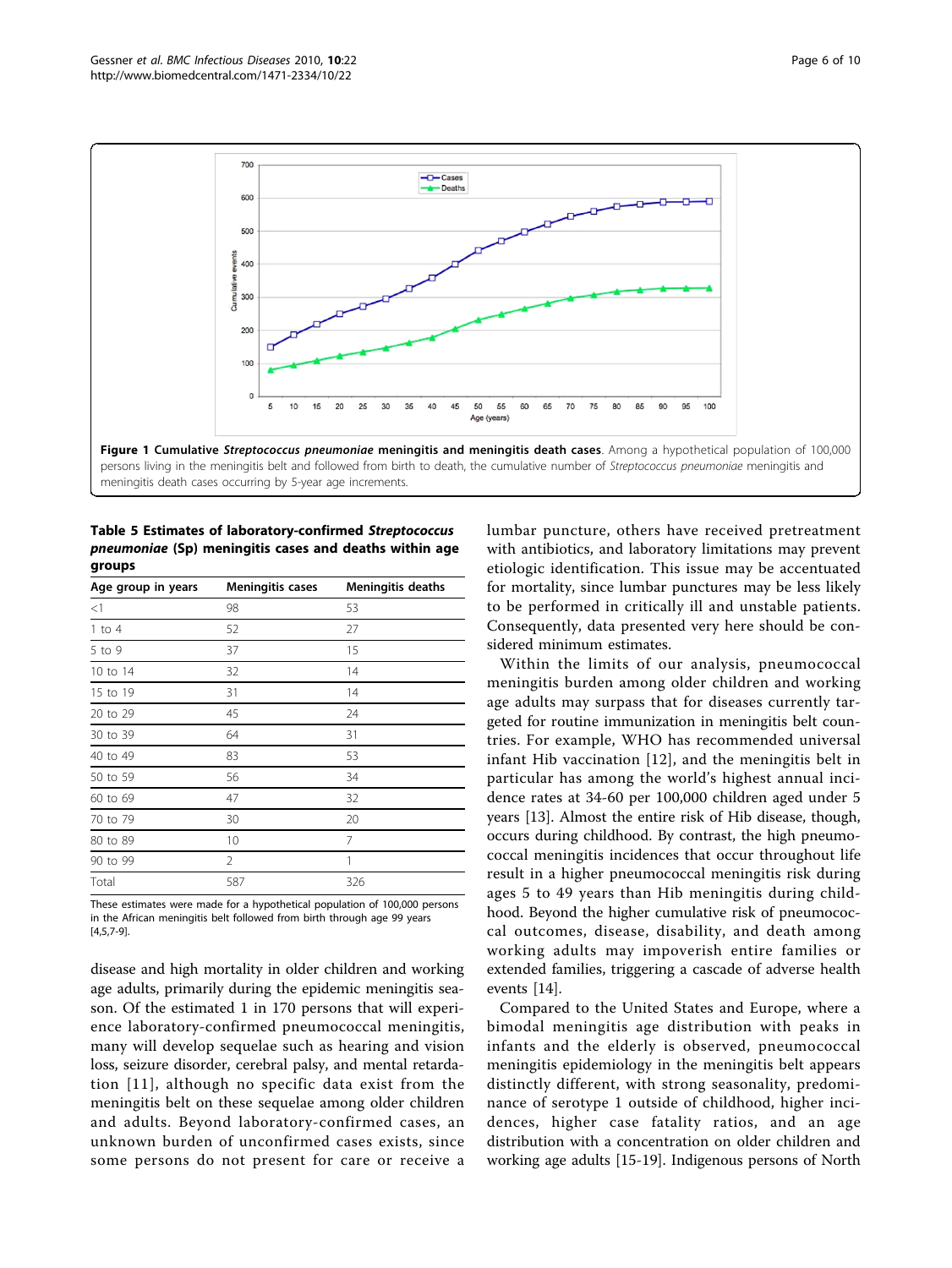America and Australia have overall pneumococcal disease incidences that are among the world's highest. However, Sp meningitis incidence in these populations is still relatively low compared to incidence rates observed in the African meningitis belt, and other aspects of Sp epidemiology are similar to what is seen in developed country populations [\[16](#page-8-0),[20](#page-8-0),[21](#page-8-0)]. African countries outside the meningitis belt have, not reported population-based pneumococcal meningitis data across the entire life span. An unpublished study from Kenya [[22](#page-8-0)] reported annual incidence rates among adults for all invasive pneumococcal disease - including bacteremia, which can cause 10-20 fold more invasive disease than meningitis [[15\]](#page-8-0) - of 261 and 3.3 per 100,000 among, respectively, persons with and without confirmed human immunodeficiency virus (HIV) infection. The latter rate for all invasive disease is substantially lower than the Sp meningitis incidence seen in the meningitis belt. North-central Uganda, which borders the meningitis belt, reported an annual pneumococcal meningitis incidence among children under age 5 years of 28 to 42 per 100,000 versus 3 to 20 per 100,000 reported in tropical Kampala [[23\]](#page-8-0). These data suggest that the meningitis belt has a unique pneumococcal disease epidemiology even within Africa.

The mechanisms responsible for the Sp epidemiology found in the meningitis belt remain unknown. The observed seasonal pattern indicates some overlap in risk factors with meningococcal meningitis [[24](#page-8-0)] including climatic conditions, concurrent respiratory infections, decreased host immunity and others. Although HIV plays an important role in many African countries [\[22](#page-8-0)], meningitis belt countries have relatively low HIV prevalences and the epidemiology of pneumococcal meningitis in the region has been relatively stable since the 1970s when HIV was presumably of little importance. It is unlikely that circulation and transmission of serotype 1 alone explains the observed patterns since Asia, with the world's lowest documented pneumococcal meningitis incidences, reports serotype 1 as the most common cause of meningitis in all age groups [[25\]](#page-8-0). Lastly, meningitis belt countries have a high prevalence of hemoglobinopathies mainly due to hemoglobin S and C [\[26](#page-8-0)], and these greatly increase the risk of invasive pneumococcal disease [[27](#page-8-0)]. High hemoglobinopathy prevalence, however, is not unique to the meningitis belt.

## Implications for pneumococcal pneumonia

The African meningitis belt, home to about 350 million people, is characterized by an extraordinarily high incidence of acute bacterial meningitis, occurring mainly during the dry season. No data, however, exist from the meningitis belt on age specific pneumonia incidence, either overall or specifically for pneumococcus. Thus, it remains unknown if the high pneumococcal meningitis disease burden occurs in association with a high pneumococcal pneumonia burden. In industrialized countries, numerous studies have estimated the ratio of bacteremic pneumococcal pneumonia to meningitis [[15-21,28](#page-8-0),[29\]](#page-8-0). Examination of data from these studies (Additional file [1](#page-7-0), Table S1) illustrates that this ratio remains relatively stable across populations (including high incidence populations such as Alaska Native people) and increases sharply with age. If ratios seen in developed countries hold true for meningitis belt countries, it would imply a very high risk of pneumococcal pneumonia (estimated as 1 in every 15 persons using the presented meningitis data) and overall pneumococcal mortality (estimated as 1 in every 62 persons) with a risk even more weighted toward ages outside of early childhood than that seen for meningitis.

The applicability of this ratio for meningitis belt populations, however, is unknown. The only relevant current data point from in or near the meningitis belt is the pneumococcal conjugate vaccine trial (using a serotype 1 containing vaccine) from The Gambia, located just outside the Western edge of the meningitis belt [[30\]](#page-8-0). Based on reported vaccine-preventable disease incidences for various outcomes, the ratio of vaccine-preventable pneumococcal pneumonia (bacteremic and non-bacteremic) to meningitis was 30 to 1 and the ratio of all pneumococcal mortality to pneumococcal meningitis mortality was 8.8 to 1. These figures would imply an even higher risk of Sp pneumonia and mortality than the values reported in the previous paragraph. The Gambia trial, though, is limited by its location outside of the meningitis belt and a study population limited to children age 6 weeks to 2 years. In summary, there is a need for data on pneumococcal pneumonia across age groups specifically for the meningitis belt.

## Limitations

Our study had at least six limitations. Data were not available from countries located in the eastern part of the meningitis belt such as Sudan and Ethiopia, where pneumococcal disease epidemiology in theory may be different. Meningitis incidence estimates from Niger, Burkina Faso, and Senegal were based on dividing case counts by the population data available, which may be imprecise and therefore overestimate or underestimate true incidence rates. We did not find data on the proportion of all persons with pneumococcal meningitis that present for definitive diagnosis either overall or by syndrome or age group. Although serotype 1 appears to have predominated over many years in the meningitis belt, serotype distribution is a dynamic process. Our results are valid for a situation with predominance of serotype 1 in older children and adults and may require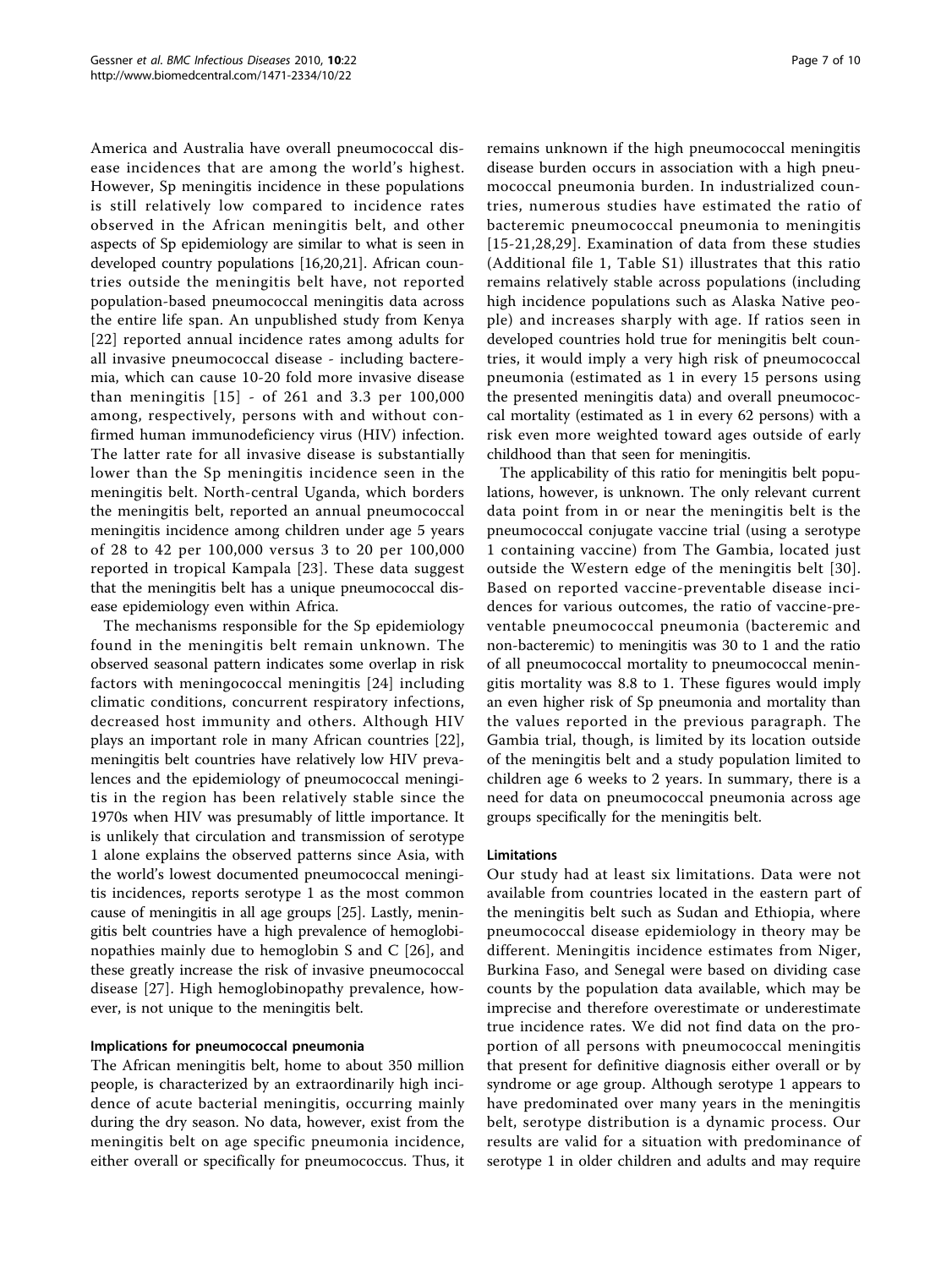<span id="page-7-0"></span>revision if the serotype distribution should change. Only Senegal provided mortality data restricted to elderly persons and thus estimates for this group are uncertain. Lastly, a quality assessment of the studies was not conducted and approximations in denominators and inclusion of different time periods could have affected results.

## Implications for vaccine use in the meningitis belt

Existing data indicate that meningitis belt populations need a serotype 1-containing vaccine. The licensed 7 valent pneumococcal conjugate vaccine does not contain serotype 1, may be associated with increases in non-vaccine serotypes [[31](#page-8-0)-[34](#page-9-0)], and thus likely will have little role outside of early childhood in the meningitis belt. Existing 23-valent polysaccharide vaccines could have a role, but these vaccines do not reduce carriage, may be no less expensive than conjugate vaccines, and manufacturers may have little interest in increasing production. Before or concurrent with introduction, the effectiveness of serotype 1 containing vaccine must be confirmed. In The Gambian trial, vaccine was not effective against serotype 1 disease, however the results were based on a total of only six invasive isolates [[35](#page-9-0)]. Other studies including in The Gambia - have documented robust immunologic response against serotype 1 [\[35-38](#page-9-0)] as well as vaccine effectiveness with conjugate [\[39](#page-9-0)] or polysaccharide vaccines [\[40](#page-9-0)]. The latter finding is encouraging since conjugate vaccines usually elicit more robust immune responses, including for serotype 1 and outside of childhood [[41,42\]](#page-9-0). Nevertheless, questions about serotype 1 conjugate vaccine effectiveness must be resolved before widespread vaccine implementation.

A policy of universal infant pneumococcal vaccination may provide indirect protection to older persons if ongoing Sp carriage and transmission requires young children [\[43](#page-9-0)]. If transmission for some serotypes can be maintained solely among older persons, though, infant vaccination will have little impact on the pneumococcal disease burden we describe here. Data on serotype 1 transmission dynamics, including the contribution of different age groups, are lacking in the meningitis belt. Among African populations outside of the meningitis belt, serotype 1 carriage is rarely seen [[44-46\]](#page-9-0) but this may indicate a short carriage duration rather than infrequent transmission. During a serogroup A meningococcal epidemic in Burkina Faso, we found among a representative community-based population sample of persons aged 1 to 39 years relatively flat age distributions of overall pneumococcal carriage as well as IgG seroprevalence for serotype 1 similar to other serotypes. Moreover two of three serotype 1 carriage isolates were identified from persons aged greater than 5 years [\[6](#page-8-0)].

Most logistical issues associated with delivering pneumococcal vaccine outside of infancy have already been Page 8 of 10

and Unicef for preventive conjugate meningococcal serogroup A vaccine introduction and for the current yellow fever vaccine campaigns in sub-Saharan Africa. For example, one proposed plan for the meningococcal vaccine is to conduct an initial mass vaccination campaign among persons 1 to 29 years of age, followed by continuous routine infant vaccination. Similar mass vaccination campaigns with pneumococcal conjugate vaccine likely would have an immediate and high impact on pneumococcal disease in the region, and possibly higher than that associated with routine infant immunization. Because of longer antibody persistence among individuals older than 1 year, a single dose among persons 1 to 29 years of age probably would have a long-term impact on pneumococcal disease burden. Mass campaigns and routine infant immunization could occur simultaneously, although costs, vaccine availability, and programmatic issues may require a sequential approach. Efforts also should be made to improve and document high vaccination coverage.

## Conclusions

Based on available data for pneumococcal disease epidemiology in the African meningitis belt, policymakers should consider mass vaccination campaigns among older children and adults to precede or accompany routine infant immunization. To guide policy decisions, there remains a substantial need for data on serotype-specific pneumococcal transmission patterns, pneumococcal pneumonia and invasive disease burden across age strata, and pneumonia and meningitis sequelae. A vaccine demonstration project [\[47\]](#page-9-0) measuring impact on meningitis and pneumonia outcomes could provide this information as well as information on serotype-specific vaccine effectiveness, vaccine impact on meningitis, pneumonia, and carriage, and assessment of programmatic, logistic, and economic issues associated with vaccine introduction.

## List of abbreviations

GAVI: Global Alliance for Vaccines and Immunization; HIV: Human immunodeficiency virus; Sp: Streptococcus pneumoniae; WHO: World Health Organization.

Additional file 1: Table S1. Table S1: studies reporting the ratio of pneumococcal meningitis to bacteremia globally. Click here for file [ http://www.biomedcentral.com/content/supplementary/1471-2334-10- 22-S1.DOC ]

#### Acknowledgements

The authors gratefully acknowledge Caroline Trotter of the University of Bristol, UK, for review and input into the model used in the current study and for critical review of the final manuscript.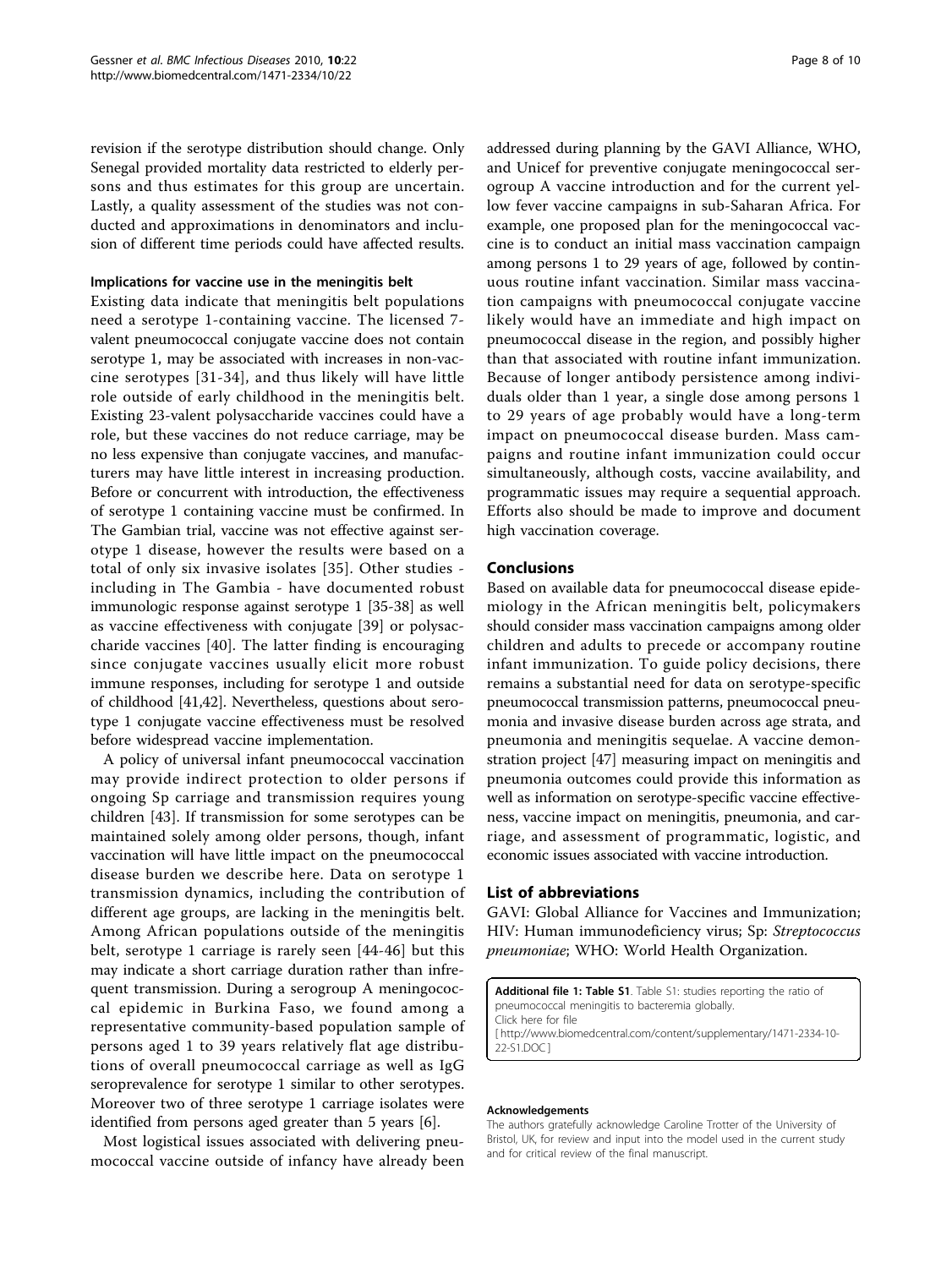#### <span id="page-8-0"></span>Author details

<sup>1</sup>Agence de Médecine Préventive, 25-28 Rue du Dr. Roux, Paris, 75728, France. <sup>2</sup>Centre Muraz, BP 390, Bobo-Dioulasso, 01, Burkina Faso.

#### Authors' contributions

BDG conceived the analysis, developed the initial model, carried out all analysis, wrote the first draft of the manuscript, and read and approved the final manuscript.

JEM assisted with model development, provided substantial input into the interpretation of results, assisted in the preparation of the final manuscript, and read and approved the final manuscript.

SY provided substantial input into the interpretation of results, assisted in the preparation of the final manuscript, and read and approved the final manuscript.

#### Competing interests

Bradford D. Gessner and Judith E. Mueller work for Agence de Médecine Préventive, which receives substantial financial support for all of its activities from sanofi pasteur, which is currently not involved in the production of pneumococcal conjugate vaccines. Additionally, both have received honoraria from Glaxo-Smith-Kline, a producer of pneumococcal conjugate vaccines.

#### Received: 22 July 2009

#### Accepted: 10 February 2010 Published: 10 February 2010

#### References

- World Health Organization: [Pneumococcal conjugate vaccine for](http://www.ncbi.nlm.nih.gov/pubmed/17380597?dopt=Abstract) [childhood immunization - WHO position paper.](http://www.ncbi.nlm.nih.gov/pubmed/17380597?dopt=Abstract) Wkly Epidemiol Rec 2007, 82:93-104.
- Levine OS, O'Brien KL, Knoll M, Adegbola RA, Black S, Cherian T, Dagan R, Goldblatt D, Grange A, Greenwood B, Hennessy T, Klugman KP, Madhi SA, Mulholland K, Nohynek H, Santosham M, Saha SK, Scott JA, Sow S, Whitney CG, Cutts F: [Pneumococcal vaccination in developing countries.](http://www.ncbi.nlm.nih.gov/pubmed/16765742?dopt=Abstract) Lancet 2006, 367:1880-2.
- 3. Molesworth AM, Thomson MC, Connor SJ, Cresswell MP, Morse AP, Shears P, Hart CA, Cuevas LE: [Where is the meningitis belt? Defining an](http://www.ncbi.nlm.nih.gov/pubmed/12174770?dopt=Abstract) [area at risk of epidemic meningitis in Africa.](http://www.ncbi.nlm.nih.gov/pubmed/12174770?dopt=Abstract) Trans R Soc Trop Med Hyg 2002, 96:242-9.
- 4. Yaro S, Lourd M, Traoré Y, Njanpop-Lafourcade BM, Sawadogo A, Sangare L, Hien A, Ouedraogo MS, Sanou O, Parent du Châtelet I, Koeck JL, Gessner BD: [Epidemiological and molecular characteristics of a highly](http://www.ncbi.nlm.nih.gov/pubmed/16912941?dopt=Abstract) [lethal pneumococcal meningitis epidemic in Burkina Faso.](http://www.ncbi.nlm.nih.gov/pubmed/16912941?dopt=Abstract) Clin Infect Dis 2006, 43:693-700.
- 5. Traore Y, Tameklo TA, Njanpop-Lafourcade BM, Lourd M, Yaro S, Njamba D: [Incidence, seasonality, age disgtribution, and mortality of pneumococcal](http://www.ncbi.nlm.nih.gov/pubmed/19191614?dopt=Abstract) [meningitis in Burkina Faso and Togo.](http://www.ncbi.nlm.nih.gov/pubmed/19191614?dopt=Abstract) Clin Infect Dis 2009, 48(suppl 2): S181-9.
- Yaro S, Mueller JE, Njanpop-Lafourcade BM, et al: Anti-pneumococcal seroprevalence, and pneumococcal carriage and meningitis in Burkina Faso, 2006-7. International Society for Prevention of Pneumococcal Disease conference, Reykjavik, Iceland 2008, P3-016.
- 7. Leimkugel J, Adams Forgor A, Gagneux S, Pflüger V, Flierl C, Awine E, Naegeli M, Dangy JP, Smith T, Hodgson A, Pluschke G: [An outbreak of](http://www.ncbi.nlm.nih.gov/pubmed/15962213?dopt=Abstract) serotype 1 Streptococcus pneumoniae [meningitis in Northern Ghana with](http://www.ncbi.nlm.nih.gov/pubmed/15962213?dopt=Abstract) [features that are characteristic of](http://www.ncbi.nlm.nih.gov/pubmed/15962213?dopt=Abstract) Neisseria meningitidis meningitis [epidemics.](http://www.ncbi.nlm.nih.gov/pubmed/15962213?dopt=Abstract) J Infect Dis 2005, 192:192-9.
- 8. Campagne G, Schuchat A, Djibo S, Ousseini A, Cisse L, Chippaux JP: [Epidemiology of bacterial meningitis in Niamey, Niger, 1981-96.](http://www.ncbi.nlm.nih.gov/pubmed/10427935?dopt=Abstract) Bull World Health Organ 1999, 77:499-507.
- Cadoz M, Denis F, Mar ID: [Etude epidemiologique des cas de meningites](http://www.ncbi.nlm.nih.gov/pubmed/6976227?dopt=Abstract) [purulentes hospitalises a Dakar pendant la decennie 1970-1979.](http://www.ncbi.nlm.nih.gov/pubmed/6976227?dopt=Abstract) Bull World Health Organ 1981, 59:575-84.
- 10. Traoré Y, Njanpop-Lafourcade BM, Adjogble KL, Lourd M, Yaro S, Nacro B, Drabo A, Parent du Châtelet I, Mueller JE, Taha MK, Borrow R, Nicolas P, Alonso JM, Gessner BD: [The rise and fall of epidemic](http://www.ncbi.nlm.nih.gov/pubmed/16941360?dopt=Abstract) Neisseria meningitidis [serogroup W135 meningitis in Burkina Faso, 2002-2005.](http://www.ncbi.nlm.nih.gov/pubmed/16941360?dopt=Abstract) Clin Infect Dis 2006, 43:817-22.
- 11. Molyneux EM, Walsh AL, Forsyth H, Tembo M, Mwenechanya J, Kayira K, Bwanaisa L, Njobvu A, Rogerson S, Malenga G: [Dexamethasone treatment](http://www.ncbi.nlm.nih.gov/pubmed/12133656?dopt=Abstract)

[in childhood bacterial meningitis in Malawi: a randomised controlled](http://www.ncbi.nlm.nih.gov/pubmed/12133656?dopt=Abstract) [trial.](http://www.ncbi.nlm.nih.gov/pubmed/12133656?dopt=Abstract) Lancet 2002, 360:211-8.

- 12. WHO Position Paper on Haemophilus influenzae type B conjugate vaccines. Wkly Epidemiol Rec 2006, 47:445-52.
- 13. Bennett JV, Platonov AE, Slack MP, Mala P, Burton A, Robertson SA: Haemophilus influenzae type b (Hib) meningitis in the pre-vaccine era: a global review of incidence, age distributions, and case-fatality rates. Vaccines and Biologicals World Health Organization 2002.
- 14. Roberts L: [An ill wind, bringing meningitis.](http://www.ncbi.nlm.nih.gov/pubmed/18583588?dopt=Abstract) Science 2008, 320:1710-5.
- 15. Albrich WC, Baughman W, Schmotzer B, Farley MM: [Changing](http://www.ncbi.nlm.nih.gov/pubmed/17516400?dopt=Abstract) [characteristics of invasive pneumococcal disease in Metropolitan Atlanta](http://www.ncbi.nlm.nih.gov/pubmed/17516400?dopt=Abstract) [after introduction of a 7-valent pneumococcal conjugate vaccine.](http://www.ncbi.nlm.nih.gov/pubmed/17516400?dopt=Abstract) Clin Infect Dis 2007, 44:1569-76.
- 16. Davidson M, Parkinson AJ, Bulkow LR, Fitzgerald MA, Peters HV, Parks DJ: [The epidemiology of invasive pneumococcal disease in Alaska.](http://www.ncbi.nlm.nih.gov/pubmed/8035023?dopt=Abstract) J Infect Dis 1994, 170:368-76.
- 17. Zangwill KM, Vadheim CM, Vannier AM, Hemenway LS, Greenberg DP, Ward JI: [Epidemiology of invasive pneumococcal diseases in Southern](http://www.ncbi.nlm.nih.gov/pubmed/8843213?dopt=Abstract) [California: implications for the design and conduct of a pneumococcal](http://www.ncbi.nlm.nih.gov/pubmed/8843213?dopt=Abstract) [conjugate vaccine trial.](http://www.ncbi.nlm.nih.gov/pubmed/8843213?dopt=Abstract) J Infect Dis 1996, 174:752-9.
- 18. Breiman RF, Spkia JS, Navarro VJ, Darden PM, Darby CP: Pneumococcal bacteremia in Charleston County, South Carolina: a decade later. Arch Int Med 1990 150:1401-15
- 19. Pastor P, Medley F, Murphy TV: [Invasive pneumococcal disease in Dallas](http://www.ncbi.nlm.nih.gov/pubmed/9524828?dopt=Abstract) [County, Texas; results from population-based surveillance in 1995.](http://www.ncbi.nlm.nih.gov/pubmed/9524828?dopt=Abstract) Clin Infect Dis 1998, 26:590-5.
- 20. Torzillo PJ, Hanna JN, Morey F, Gratten M, Dixon J, Erlich J: [Invasive](http://www.ncbi.nlm.nih.gov/pubmed/7877538?dopt=Abstract) [pneumococcal disease in central Australia.](http://www.ncbi.nlm.nih.gov/pubmed/7877538?dopt=Abstract) Med J Austral 1995, 162:182-6.
- 21. Cortese MM, Wolff M, Almeido-Hill J, Reid R, Ketcham J, Santosham M: [High](http://www.ncbi.nlm.nih.gov/pubmed/1444688?dopt=Abstract) [incidence rates of invasive pneumococcal disease in the White](http://www.ncbi.nlm.nih.gov/pubmed/1444688?dopt=Abstract) [Mountain Apache population.](http://www.ncbi.nlm.nih.gov/pubmed/1444688?dopt=Abstract) Arch Intern Med 1992, 152:2277-82.
- 22. Matata L, Ondieki C, Mutinda M, et al: Burden and incidence of invasive pneumococcal disease among hospitalized adults in Kilifi, Kenya. International Society for Prevention of Pneumococcal Disease conference, Reykjavik, Iceland 2008, P1-108.
- 23. Kisakye A, Makumbi I, Nansera D, Lewis R, Braka F, Wobudeya E, Chaplain D, Nalumansi E, Mbabazi W, Gessner BD: [Surveillance for](http://www.ncbi.nlm.nih.gov/pubmed/19191611?dopt=Abstract) Streptococcus pneumoniae [meningitis in children under 5 years of age: implications for](http://www.ncbi.nlm.nih.gov/pubmed/19191611?dopt=Abstract) [immunization in Uganda.](http://www.ncbi.nlm.nih.gov/pubmed/19191611?dopt=Abstract) Clin Infect Dis 2009, 48(Suppl 2):S153-61.
- 24. Stephens DS, Greenwood B, Brandtzaeg P: [Epidemic meningitis,](http://www.ncbi.nlm.nih.gov/pubmed/17604802?dopt=Abstract) [meningococcemia, and](http://www.ncbi.nlm.nih.gov/pubmed/17604802?dopt=Abstract) Neisseria meningitidis. Lancet 2007, 369:2196-210.
- 25. Hausdorff WP, Bryant J, Paradiso PR, Siber GR: [Which pneumococcal](http://www.ncbi.nlm.nih.gov/pubmed/10619740?dopt=Abstract) [serogroups cause the most invasive disease? Implications for conjugate](http://www.ncbi.nlm.nih.gov/pubmed/10619740?dopt=Abstract) [vaccine formulations and use.](http://www.ncbi.nlm.nih.gov/pubmed/10619740?dopt=Abstract) Clin Infect Dis 2000, 30:100-21.
- 26. Weatherall DJ, Clegg JB: [Inherited haemoglobin disorders: an increasing](http://www.ncbi.nlm.nih.gov/pubmed/11545326?dopt=Abstract) [global health problem.](http://www.ncbi.nlm.nih.gov/pubmed/11545326?dopt=Abstract) Bull World Health Organ 2001, 79:704-12.
- 27. Makani J, Williams TN, Marsh K: [Sickle cell disease in Africa: burden and](http://www.ncbi.nlm.nih.gov/pubmed/17244405?dopt=Abstract) [research priorities.](http://www.ncbi.nlm.nih.gov/pubmed/17244405?dopt=Abstract) Ann Trop Med Parasitol 2007, 101:3-14.
- 28. Domínguez A, Salleras L, Cardeñosa N, Ciruela P, Carmona G, Martínez A, Torner N, Fuentes M: [The epidemiology of invasive](http://www.ncbi.nlm.nih.gov/pubmed/12126912?dopt=Abstract) Streptococcus pneumoniae [disease in Catalonia \(Spain\). A hospital-based study.](http://www.ncbi.nlm.nih.gov/pubmed/12126912?dopt=Abstract) Vaccine 2002, 20:2989-94.
- 29. Laurichesse H, Romaszko JP, Nguyen LT, Souweine B, Poirier V, Guólon D, André M, Ruivard M, De Champs C, Caillaud D, Labbé A, Beytout J: Clinical characteristics and outcome of patients with invasive pneumococcal disease, Puy-de-Dome, France, 1994-1998. Eur J Clin Micro Infect Dis 2001, 20:299-308.
- 30. Cutts FT, Zaman SM, Enwere G, Jaffar S, Levine OS, Okoko JB, Oluwalana C, Vaughan A, Obaro SK, Leach A, McAdam KP, Biney E, Saaka M, Onwuchekwa U, Yallop F, Pierce NF, Greenwood BM, Adegbola RA, Gambian Pneumococcal Vaccine Trial Group: [Efficacy of nine-valent](http://www.ncbi.nlm.nih.gov/pubmed/15794968?dopt=Abstract) [pneumococcal conjugate vaccine against pneumonia and invasive](http://www.ncbi.nlm.nih.gov/pubmed/15794968?dopt=Abstract) [pneumococcal disease in The Gambia: randomized, double-blind,](http://www.ncbi.nlm.nih.gov/pubmed/15794968?dopt=Abstract) [placebo-controlled trial.](http://www.ncbi.nlm.nih.gov/pubmed/15794968?dopt=Abstract) Lancet 2005, 365:1139-46.
- 31. Singleton RJ, Hennessy TW, Bulkow LR, Hammitt LL, Zulz T, Hurlburt DA, Butler JC, Rudolph K, Parkinson A: [Invasive pneumococcal disease caused](http://www.ncbi.nlm.nih.gov/pubmed/17456820?dopt=Abstract) [by nonvaccine serotypes among Alaska Native children with high levels](http://www.ncbi.nlm.nih.gov/pubmed/17456820?dopt=Abstract) [of 7-valent pneumococcal conjugate vaccine coverage.](http://www.ncbi.nlm.nih.gov/pubmed/17456820?dopt=Abstract) JAMA 2007, 297:1784-92.